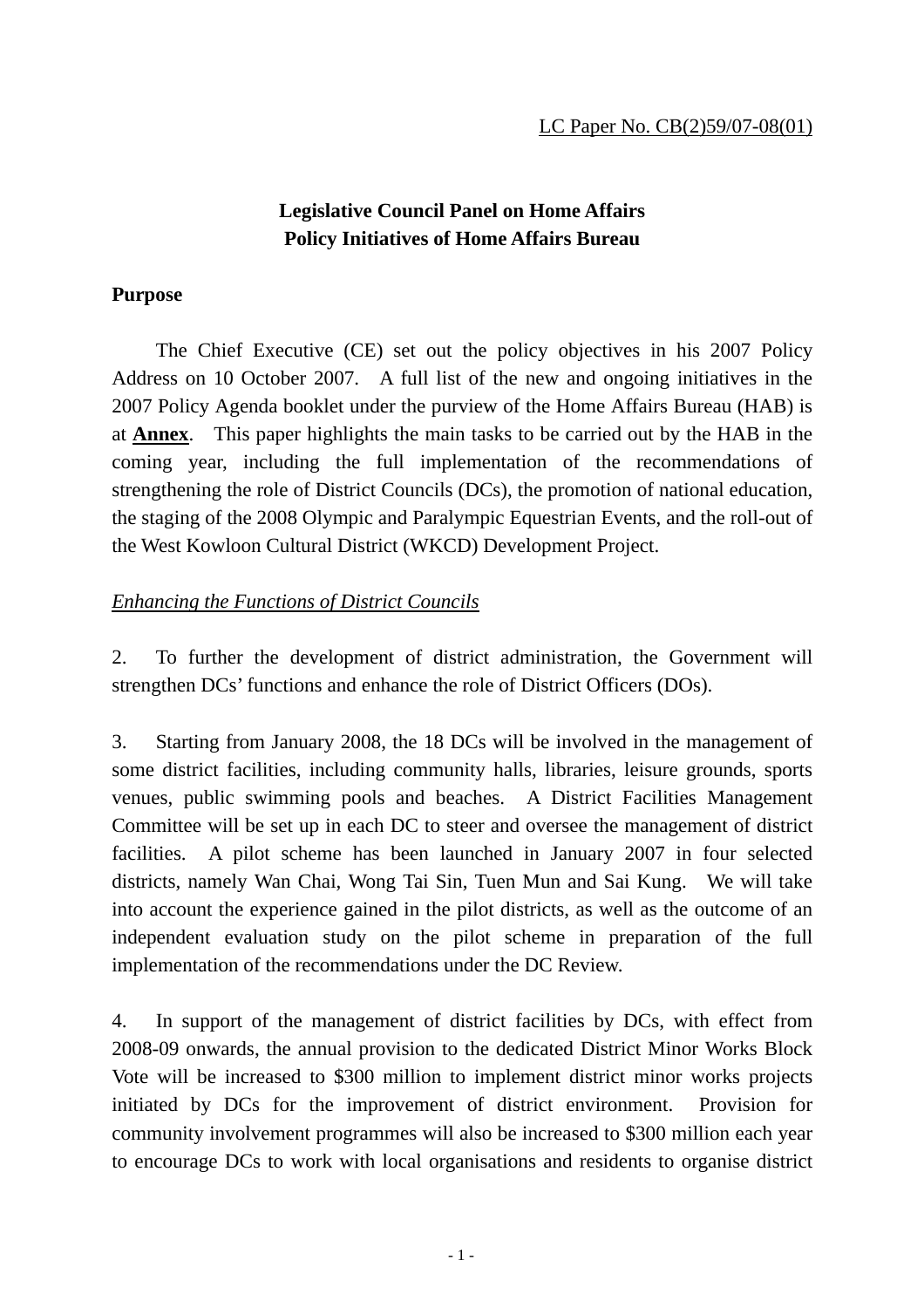partnership programmes and recreational and cultural activities. We have also devised new manuals to enhance flexibility in the use of DC Fund and through the proper use of such funds we seek to foster greater harmony in the community. With the staging of the Olympic and Paralympic Equestrian Events in Hong Kong in 2008, we will, in an effort to promote Olympism, as well as the notions of peace, friendship, solidarity and social harmony, encourage district organisations and bodies from different sectors to organise meaningful activities on these themes.

5. We will provide additional manpower resources to enhance support to the DCs for initiating new works projects and community involvement programmes. We will arrange briefing sessions for the DC members for the new term to enhance their understanding of the operation and policies of the Government.

6. We are making preparations for the first annual Chief Executive's Summit on District Administration Scheme to be held in May 2008. This will be a valuable opportunity for DC members to exchange views on strategies for future development of the District Administration Scheme with policy bureaux and relevant departments. Moreover, Heads of Departments with direct interface with the public will continue to attend DC meetings on a regular basis to strengthen the communication between the Government and DCs on issues affecting the livelihood of residents and development in the districts.

7. The Steering Committee on District Administration will continue to provide a forum for top management of various departments to exchange views on issues of mutual concern and resolve inter-departmental district management issues. It will also provide steer to DOs and District Management Committees so as to strengthen district work. We will continue to enhance our support for DOs to enable them to maintain closer liaison with district organisations and encourage cross-sectoral collaboration so that district administration work will be enhanced and public policies can be effectively implemented at district level to better respond to the demands of the people.

## *Rural Affairs*

8. The Heung Yee Kuk (HYK) has always been an important partner of the Government. The Government maintains close contact and cooperation with the HYK on rural matters and other issues to promote the well-being of the residents in the New Territories.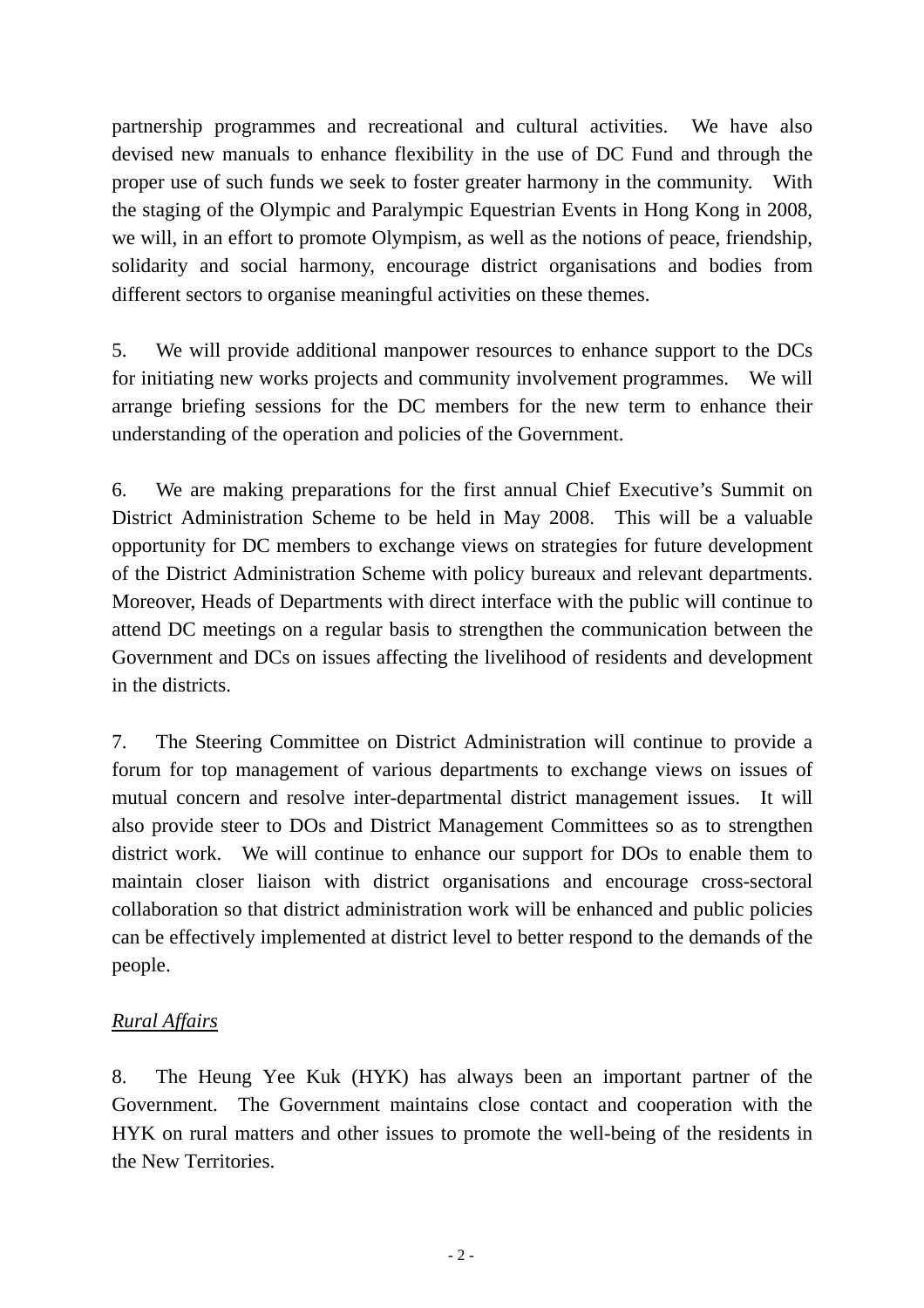9. The Administration and the HYK will set up a joint working group to conduct a comprehensive review of rural elections, in the light of experience gained in 2003 and 2007. We will also consult the rural community on the proposals drawn up with a view to improving arrangements for rural elections, and work on the way forward for the next cycle of elections in 2011. We will also consider the HYK's proposal of an allowance for village representatives.

## *Promotion of National Education*

10. We will continue to enhance the work on the promotion of civic education outside schools in conjunction with the Committee on the Promotion of Civic Education (CPCE) and the Commission on Youth (CoY), particularly on the promotion of national education. We will capitalise on the Olympic Games which Beijing will be hosting next year and are planning to join hands with various youth organisations, including all uniformed groups, to launch a series of activities. We hope to adopt this major event as the main theme for promoting national education in order to promote the Olympic spirit and to enhance the understanding of our country and foster a sense of national pride among the public.

11. We will encourage youth organisations to carry out more projects for promoting national education. We will also increase funding support for local organisations and schools to organise more visits/familiarisation tours to the Mainland for young people so as to gain first-hand experience in the development in the Mainland and build up ties with their counterparts in the Mainland.

12. We will continue to work with the CPCE and the CoY to promote national education and the Basic Law through different channels, such as announcements of public interest, television and radio programmes, educational materials, etc. We will also provide organisations with national flag and national song CDs as well as training in flag-raising.

## *2008 Olympic and Paralympic Equestrian Events (the Equestrian Events)*

13. The 2008 Beijing Olympic Games will be the first-ever Olympic Games to be held on Chinese soil. Hong Kong will stage the Equestrian Events and become an Olympic city. The "Good Luck Beijing – HKSAR 10th Anniversary Cup" Eventing Competition (the 2007 Event) was held in August this year. The purpose of the 2007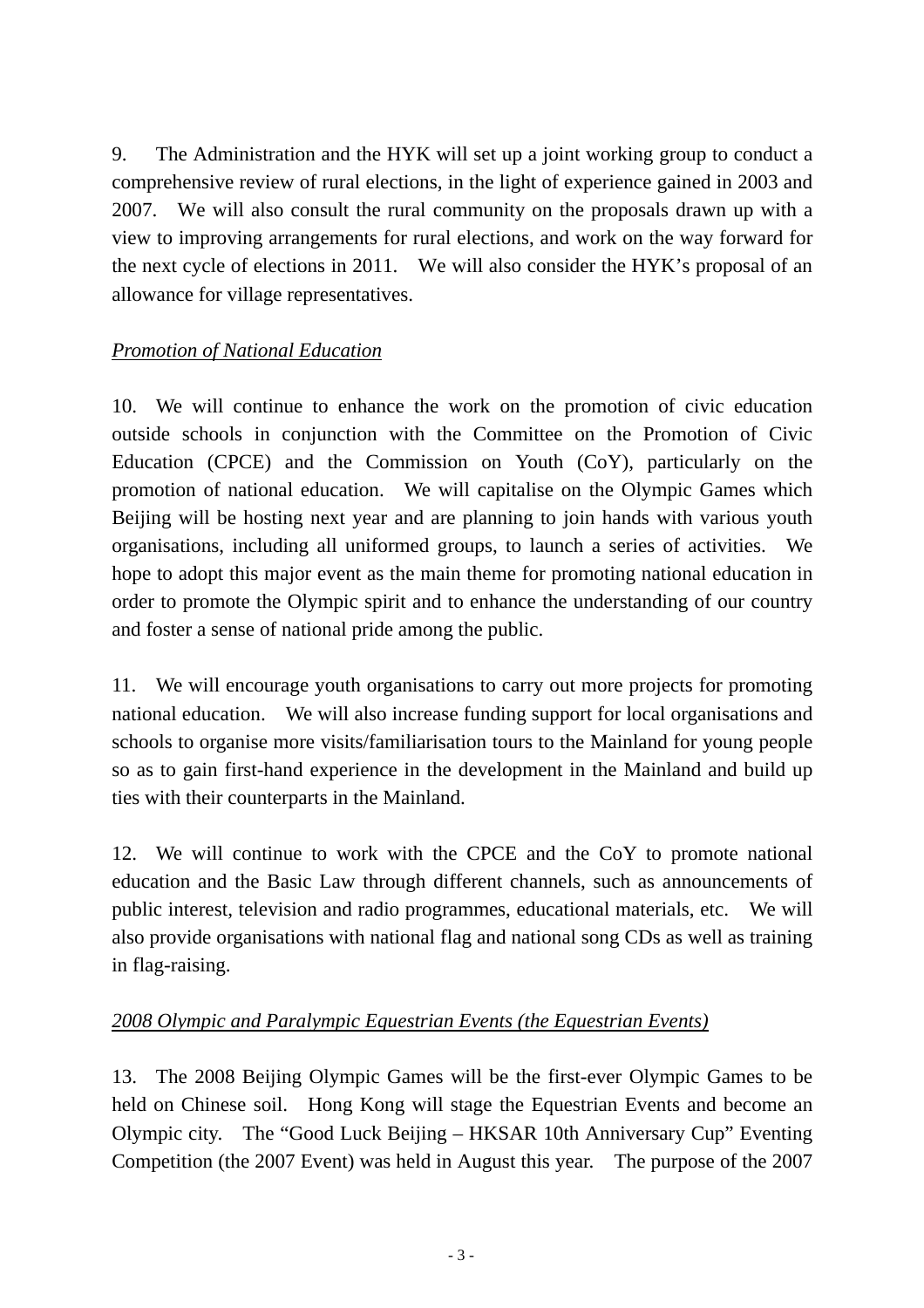Event was to test the venues, infrastructure and support services for the Equestrian Events, as well as to provide a chance for the athletes and horses to experience the weather conditions in Hong Kong. A total of 17 horses from eight overseas countries and 20 local horses participated in the 2007 Event. We are conducting a comprehensive review and will, according to the results of the review, recommend appropriate changes to the "hardware" and "software" in order to perfect the arrangements for the Equestrian Events.

## *Promotion of Sports Development*

14. In preparation for the 2008 Beijing Olympic Games, our athletes have been actively taking part in training, aiming to attain the qualification requirements for the Olympic Games. The Government also hopes to mobilise the community to support the Olympic Games and our athletes. Therefore, we will continue to allocate resources and introduce additional measures to support sports development. We will also collaborate with all sectors of the community to promote sports development on all fronts in Hong Kong, along the three strategic directions to promote sports in the community, develop elite sports, and make Hong Kong a major location for international sports events.

15. To promote sports in the community and wider participation in sports by people of all age groups, we will further enhance the School Sports Programme with a view to achieving the objective of "One Student, One Sport". We will also continue to collaborate with the 18 DCs and relevant National Sports Associations (NSAs) to plan and organise the bi-annual Hong Kong Games so as to strengthen citizens' sense of belonging to the community. To objectively assess the effectiveness of promoting sports in the community, we will conduct a study on the "Participation Patterns of Hong Kong People in Physical Activity".

16. We will also accelerate the implementation of suitable leisure and cultural services (LCS) projects of the former Urban Council and Regional Council based on community needs. The CE announced in his Policy Address in 2005 early implementation of 25 priority LCS projects. In 2006, we further agreed to implement another 21 LCS projects. We have all along given priority to these 46 LCS projects and have been reporting their progress regularly to the relevant subcommittee under the LegCo Panel on Home Affairs. Regarding the other LCS projects, we will take forward the suitable ones, having regard to the views of the community.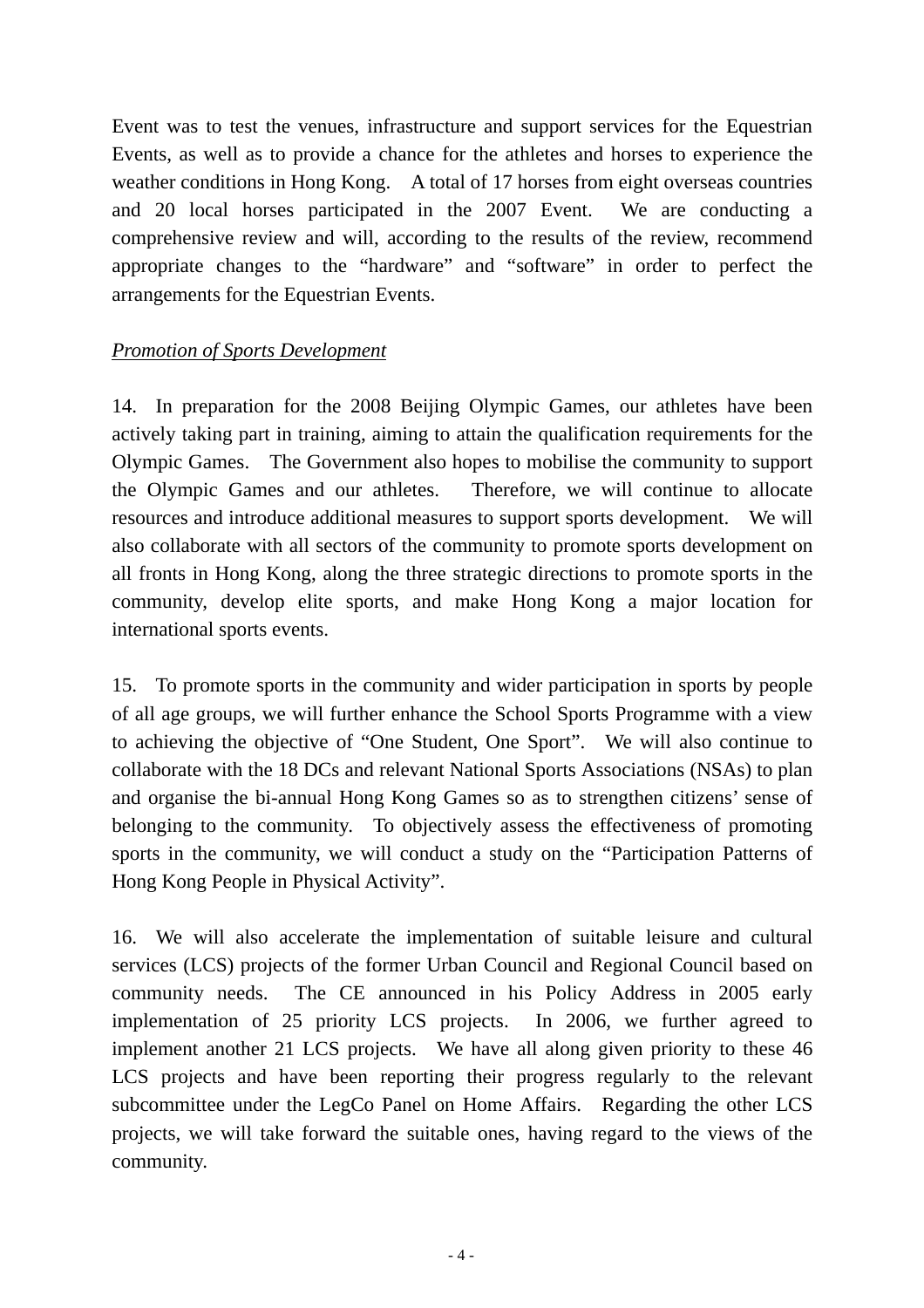17. In developing elite sports, we will encourage more talented young people to pursue a career in sports by increasing resources and formulating different supporting measures to enhance the support to elite athletes. We are actively facilitating the planning of the re-development of the Hong Kong Sports Institute (HKSI), with a view to providing world-class training facilities for athletes in Hong Kong. We have implemented measures to enhance the financial support to elite athletes and to strengthen the athletes training programme. In addition, we have invited the Sports Federation and Olympic Committee of Hong Kong, China (SF&OC) to work with us in developing a comprehensive athletes retirement scheme to support retired athletes. We have also put in place a mechanism to identify and support up-and-coming sports in collaboration with the HKSI and NSAs.

18. To establish Hong Kong as a major sports events capital, the Major Sports Events Committee is reviewing the "M" Mark System and Support Package, with a view to providing a better platform for and assisting the sports sector to engage business partners in organising more sustainable, market-oriented and self-financing international sports events. We will continue to plan the development of a Multi-purpose Stadium Complex in Kai Tak, which would allow Hong Kong to hold more international sports events and provide Hong Kong with an environment more conducive to the promotion of major sports events.

19. Hong Kong will host the 5th East Asian Games (EAG) in 2009. The EAG mascot will be announced by the end of this year together with the launching of the EAG merchandise programme. An EAG anthem competition will be held in late 2007/early 2008 and a volunteer recruitment programme will also be launched in early 2008. Meanwhile, we will continue to collect professional inputs from the related NSAs on necessary improvement works to bring our existing sports venues to international standards required for holding the EAG events.

# *Promoting the Olympic Spirit and Encouraging Community Participation in Related Activities*

20. Apart from using the Olympic Games as a platform in promoting sports on all fronts, we also hope the city to inspire the Olympic spirit of solidarity, fair play, and friendship. We will make use of the opportunity of the 2008 Beijing Olympic Games to facilitate community involvement and encourage the members of the public for full participation in the Olympic Games. In order to create a strong Olympic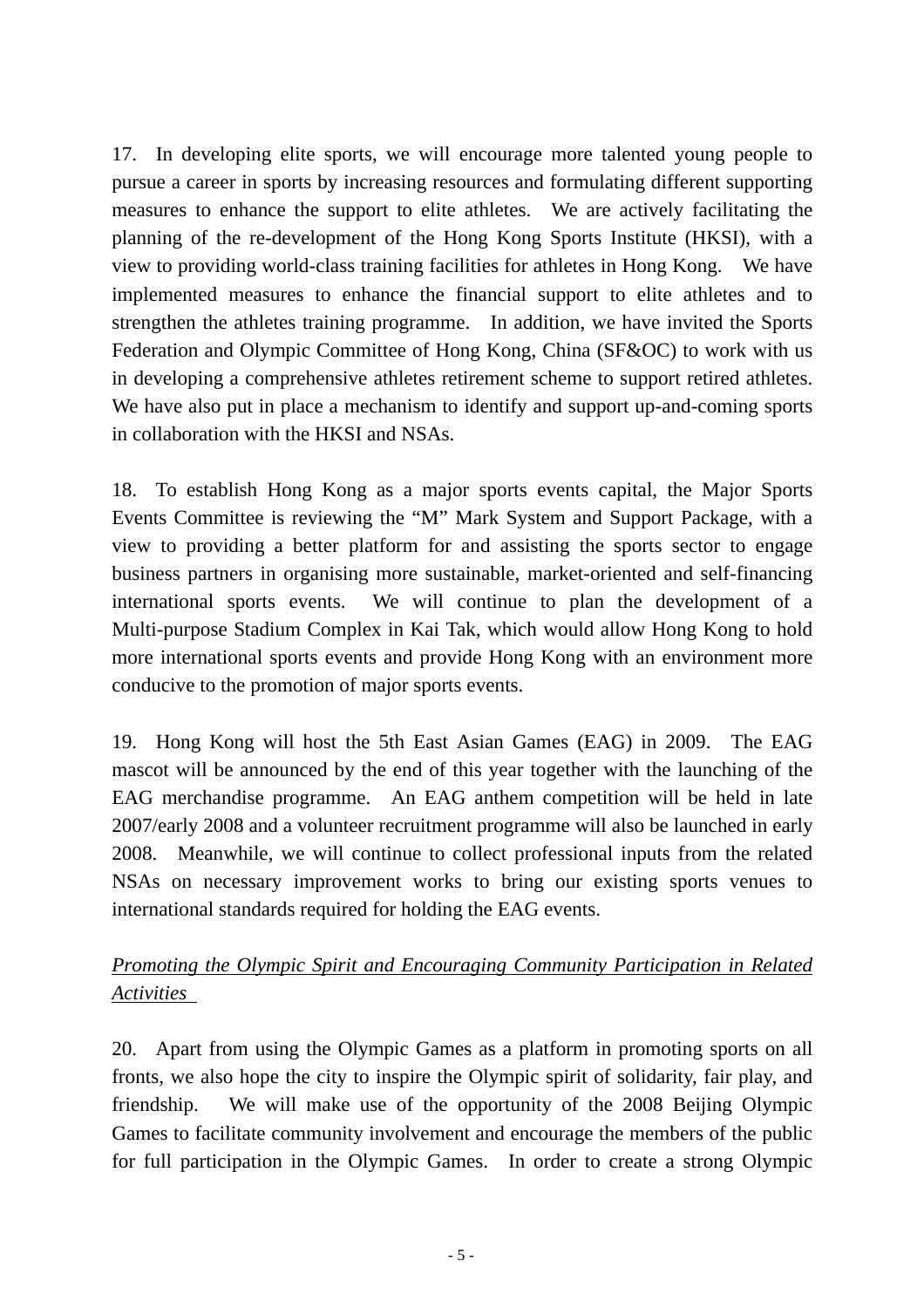atmosphere in Hong Kong and to raise public awareness of the Beijing Olympics, we are, in collaboration with the SF&OC and organisations concerned, launching a series of relevant activities and publicity campaigns which include the following:

- Major community involvement projects will be carried out on dates of significance, such as the 300-, 200- and 100-day countdowns to the Olympics. The content of the activities will be in line with the theme of "Green Olympics", "Hi-Tech Olympics" and "People's Olympics";
- As for the Olympic torch relay to be held in May next year, 120 people from different sectors will become torchbearers to carry the Olympic torch through various parts of Hong Kong Island, Kowloon and the New Territories by different modes of transportation to spread the Olympic spirit and showcase our gorgeous scenery and unique city glamour to the world;
- During the period of the Beijing Olympic Games from 8 to 24 August 2008, Olympic Live Sites will be set up for people to meet and enjoy the spirit of the Olympic Games by watching live TV broadcast of Olympic Games on giant screens, as well as participating in diversified cultural and entertainment activities;
- Funding will be provided to local community organisations under the community involvement projects of the DCs to organise activities relating to the promotion of Olympism in the 18 districts throughout Hong Kong (see paragraph 4 above);
- To encourage community participation in sports activities, the Leisure and Cultural Services Department (LCSD) will offer sports facilities for public use free of charge from 1 July to 30 September 2008. This will encourage more people to participate in sports so that the health conditions of all citizens can be improved;
- Hong Kong, being the city to stage the Olympic Equestrian Events, will be promoted outside Hong Kong to attract tourists through the Hong Kong Tourism Board and our offices outside Hong Kong;
- A number of Announcements of Public Interest will be launched to promote the Olympic Games, Equestrian Events and Olympic spirit, and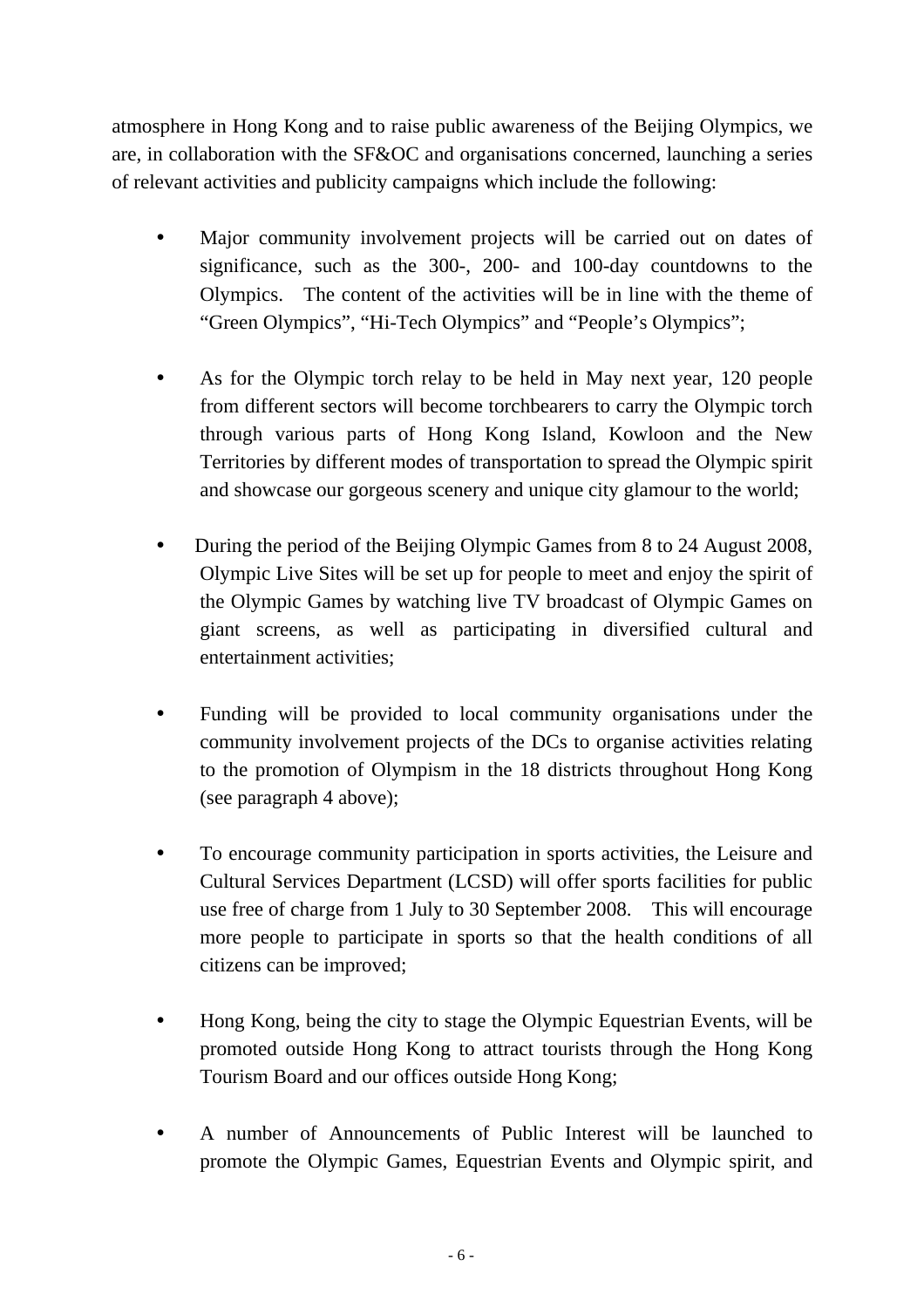encourage the people of Hong Kong to act as a good host to the guests and tourists visiting Hong Kong;

- Activities related to the Equestrian Events are being organised through the Hong Kong Equestrian Federation (HKEF) to help students to gain a better understanding of the Equestrian Events. The HKEF has already produced a teaching kit on the equestrian sport for distribution to primary and secondary schools in Hong Kong. This teaching kit will also be recommended to schools in the Mainland as a means to introduce Hong Kong to young people in the Mainland; and
- The dressing up of the city will be stepped up progressively. We will work with the Olympic sponsors/suppliers to put up banners/posters on the main streets, footbridges and external walls of government buildings to promote the Olympics and disseminate publicity messages at the airport and on public transport.

21. We will stage the Equestrian Events and promote the Olympic Games with our existing resources as far as possible. We will apply for additional resources from the Legislative Council (LegCo) in future to promote Olympism and sports according to our needs.

## *West Kowloon Cultural District Development Project*

22. WKCD is an important strategic investment in culture and the arts for the future of Hong Kong. It seeks to build up an integrated arts and cultural district with world-class arts and cultural facilities, distinguished talents, iconic architectures and quality programmes with a must-visit appeal to local residents in Hong Kong, visitors from southern China and tourists from all over the world. It should also be a driving force to foster the growth and development of cultural and creative industries in Hong Kong. In addition, the WKCD would be a low-density development with ample public open space larger than that provided by Victoria Park and a vibrant habourfront area for the general public to enjoy and relax. The WKCD would also be closely connected with local community in its neighbourhood.

23. Following 15 months of protracted deliberations, studies, and consultations, the Consultative Committee on the Core Arts and Cultural Facilities of the WKCD submitted to the CE in June this year their recommendations on the arts and cultural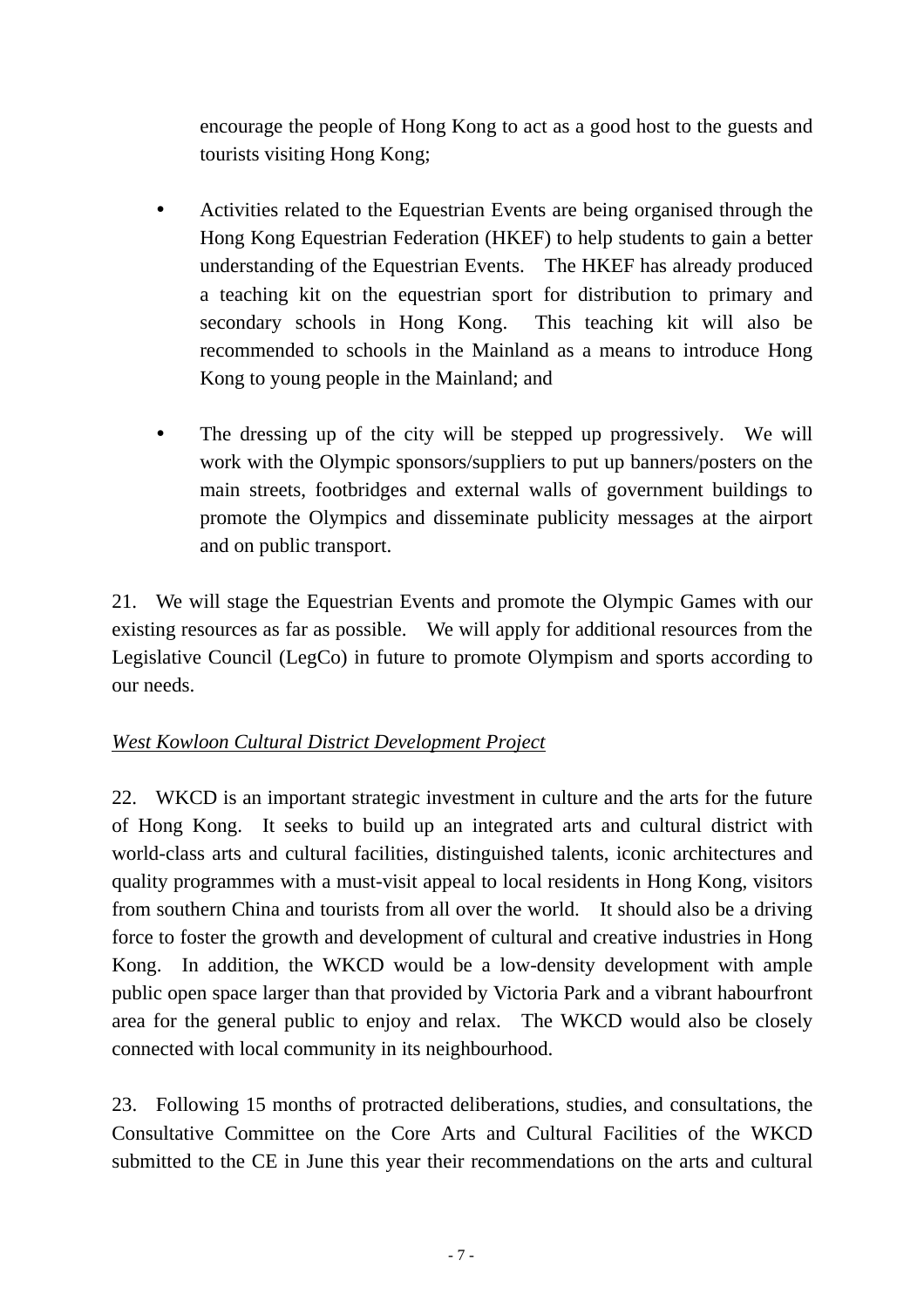facilities to be provided in the WKCD, the financial arrangements and other related issues.

24. The Government generally agrees with the overall direction proposed in the Recommendation Report. In September, we launched a public engagement exercise to explain to the general public the proposals in the Recommendation Report through different channels and to listen to their views. If the public is generally in support of the recommendations, we will implement the project at full speed and introduce the bill on establishment of the "WKCD Authority" into the LegCo as soon as possible.

## *Development in Culture and the Arts*

25. To realise the vision and objectives of WKCD and to make Hong Kong an international cultural metropolis, we should take timely measures to enhance our cultural software in parallel with developing the hardware of the WKCD. As an integral part of our cultural policy, the Government is committed to the development of cultural software. At present, our annual recurrent expenditure on cultural and the arts amounts to around \$2.5 billion, which is mainly deployed to the provision and management of cultural facilities through LCSD such as public libraries, museums, performance venues and visual arts centres for the purpose of promoting arts and culture to the public. With these recurrent resources, we are also supporting arts organisations, nurturing talents and fostering audience building through providing funding support for professional performing arts groups, organising cultural programmes and arts education programmes through the LCSD as well as through the on-going work of the Hong Kong Arts Development Council (HKADC) and Hong Kong Academy for Performing Arts.

26. We will work with the arts and cultural sector to introduce a series of measures to strengthen the development of cultural software. Starting from 2008-09, we will implement the following measures –

- Conducting a comprehensive survey on the demand and supply of manpower in the arts and cultural sector with a view to devising appropriate training and education measures.
- Increasing funding for ten major performing arts groups during the transitional period before a new funding and assessment mechanism is put in place following a review, so that these groups can consolidate themselves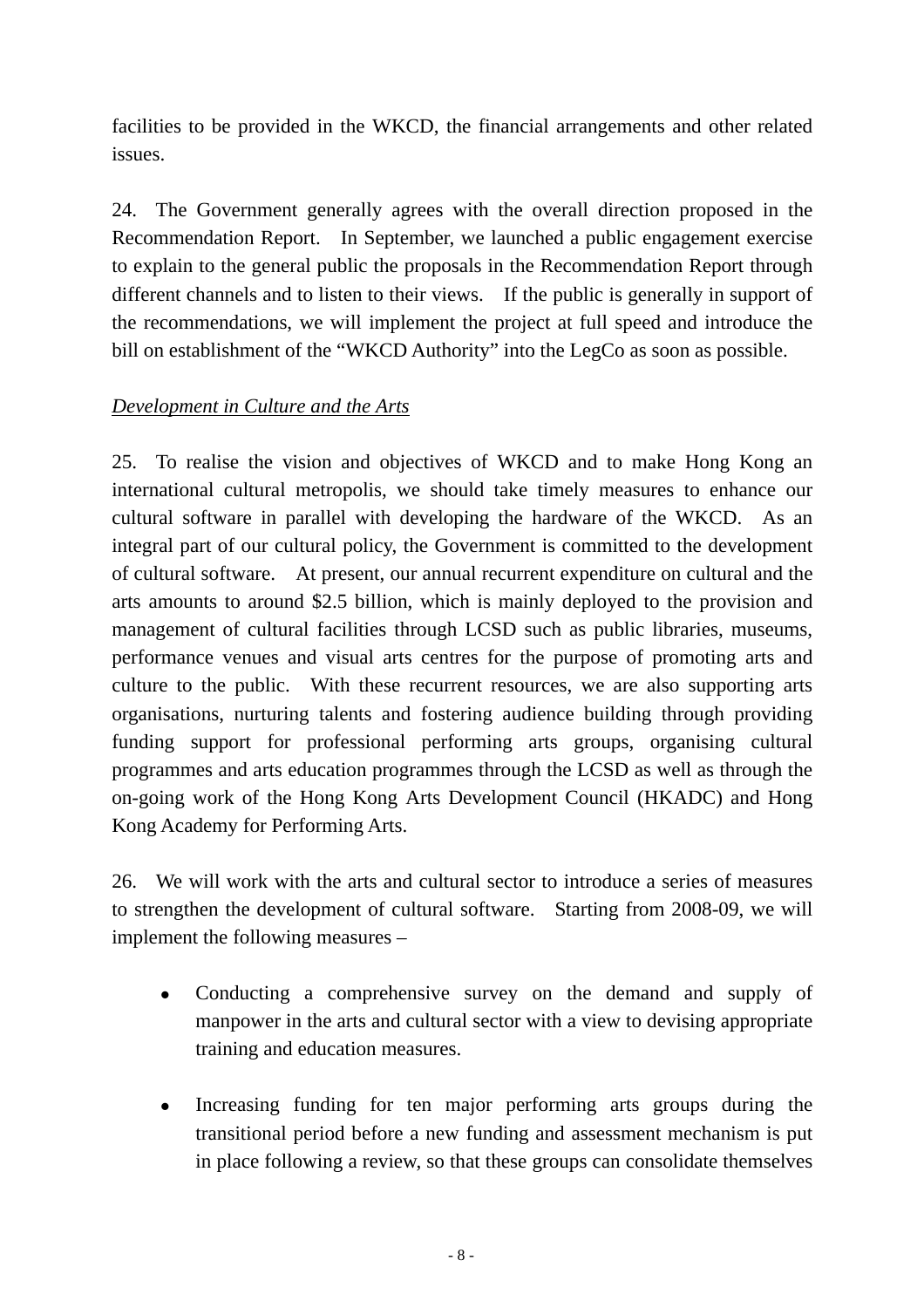and achieve steady growth. This interim additional funding support given to the performing arts groups would mainly be dedicated to strengthening the provision of administrative support, facilitating their participation in the Venue Partnership Scheme and organising more cultural exchange activities to promote our performing arts outside Hong Kong.

- Increasing funding for the HKADC to enhance support for the development of small and medium arts groups, building up a network for cultural co-operation between Hong Kong and Mainland artists and art groups, and conducting baseline studies to support the development of various art forms, etc.
- Augmenting LCSD's work on audience building and arts education.
- Providing funding for small and medium arts groups to produce more partnership programmes at LCSD venues.

27. We would endeavour to explore the possibilities of providing more venues and space for arts and cultural activities in various districts outside the WKCD, so that arts groups and artists can showcase their artistic and creative talents while the public will have more opportunities to access and participate in arts and cultural activities. Such efforts include the construction of new purpose-built venues for the performing arts, making use of non-purpose-built venues, and discussing with partner organisations how to make better use of their venues for arts purposes. In this connection, we will encourage arts groups to make use of the newly completed community hall in Tin Ching Estate, Tin Shui Wai, the Centre for Youth Development in Chai Wan and Shek Kip Mei creative arts centre to be opened early next year, the community hall in the Siu Sai Wan Complex expected to open in 2010, the Cantonese opera centre converted from the Yau Ma Tei Theatre and expected to open in 2011, the new Annex of the Ko Shan Theatre scheduled for completion in 2012, and the Kwun Tong Cross District Community Cultural Centre scheduled for completion in 2015.

Home Affairs Bureau October 2007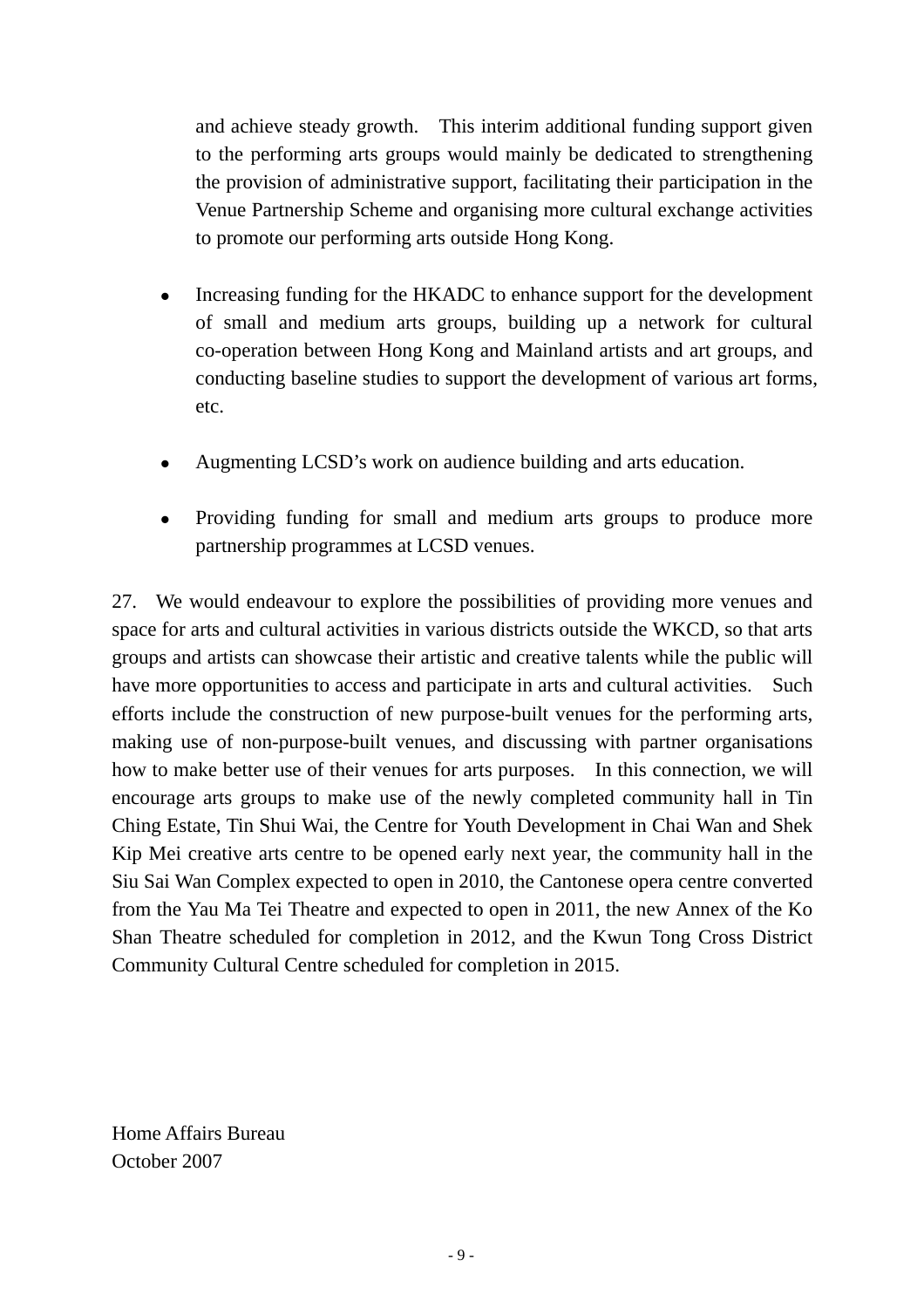#### **Annex**

#### **The 2007-08 Policy Address Policy Agenda [Extract: Policy Initiatives relevant to Home Affairs Bureau]**

### **Ten Major Infrastructure Projects to Boost Our Economy**

#### New Initiatives

*We will:* 

• Proceed in full swing with the development of the West Kowloon Cultural District as soon as possible taking into account public views, and strengthen cultural software mainly through a series of measures to enhance support for arts groups, artists, arts education and audience building, so as to facilitate the long-term development of culture and the arts.

## **Quality City And Quality Life**

#### On-going Initiatives

*We are:* 

- Facilitating the development of creative industries through efforts to promote culture and the arts, including supporting the operation of a creative arts centre at the former Shek Kip Mei factory building to help nurture budding artists.
- Working closely with the Hong Kong Housing Society and the URA to assist owners of older buildings to properly manage and maintain their buildings. We are also continuing our efforts to enhance building management and maintenance of private buildings through public education, publicity and participation of professional bodies.
- Continuing to enrich cultural and recreational facilities based on community needs, including the implementation of suitable projects of the former Urban Council and Regional Council.
- Planning the development of a Multi-purpose Stadium Complex in Kai Tak.
- Providing a platform for and assisting the sports sector to collaborate with business sector in organising international sports events.
- Identifying and designating support for "up-and-coming" sports, so as to enhance Hong Kong's medal hope in the international sports arena.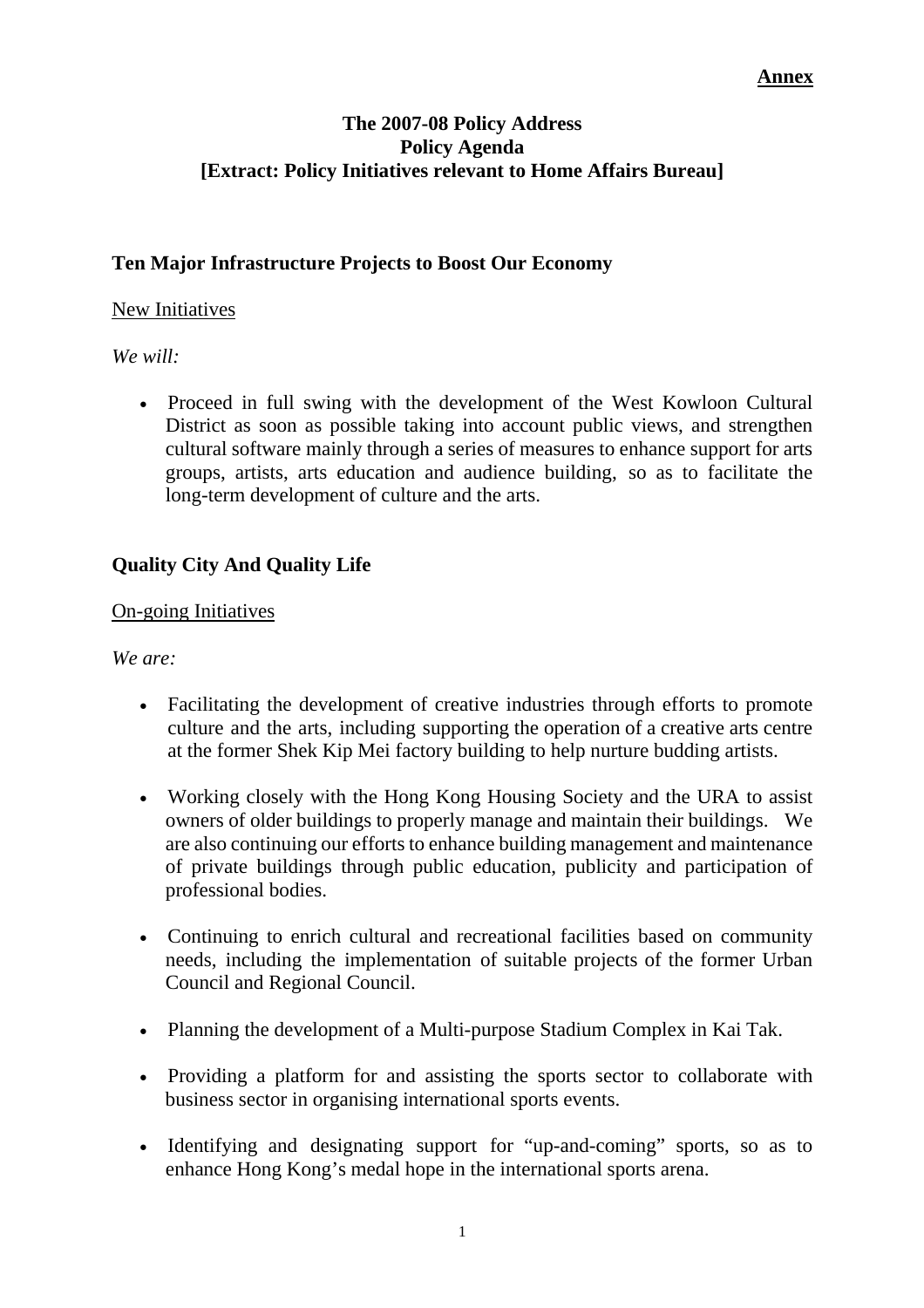- Working with stakeholders on measures to further enhance the support to elite athletes particularly upon their retirement.
- Facilitating the re-development of the Hong Kong Sports Institute.
- Developing and implementing a holistic strategy to promote wider participation in sports by people of all age groups.
- Preparing in full gear for the 2009 5th East Asian Games. Providing competition venues of international standards, encouraging community involvement in sports activities and the Games, thereby enhancing our sporting culture.
- Developing a cultural, arts and sports network in the PRD, especially in the light of the fourth phase of the Mainland and Hong Kong Closer Economic Partnership Arrangement (CEPA IV) liberalisations.
- Encouraging funding from the business sector and individuals to support the arts and cultural activities in Hong Kong.
- Devoting attention to the preservation and development of Cantonese opera as a local indigenous art form, and facilitating the promotion of major arts and cultural events and festivals in Hong Kong, so as to highlight our status as an international city.
- Implementing the recommendations of the Committee on Performing Arts with a view to enhancing the operation and management of cultural services and venues, rationalising the use of existing performance venues through the venue partnership scheme, and identifying and developing new venues to address the venue shortage problem.
- Implementing the recommendations of the Committee on Museums and the Committee on Libraries, devising plans to enhance the management and operation of public museum services, and strengthening the role and functions of public libraries in the promotion of reading and appreciation of literary arts.
- Commissioning an agency to, after making reference to the pilot phase of the study, compile a comprehensive inventory of Hong Kong's intangible cultural heritage in accordance with the requirement of the United Nations Educational, Scientific and Cultural Organization (UNESCO) Convention for the Safeguarding of the Intangible Cultural Heritage with a view to strengthening their preservation and promotion in Hong Kong.
- Implementing the amended Building Management Ordinance and putting in place the associated subsidiary legislation for the benefit of owners' corporations and property owners.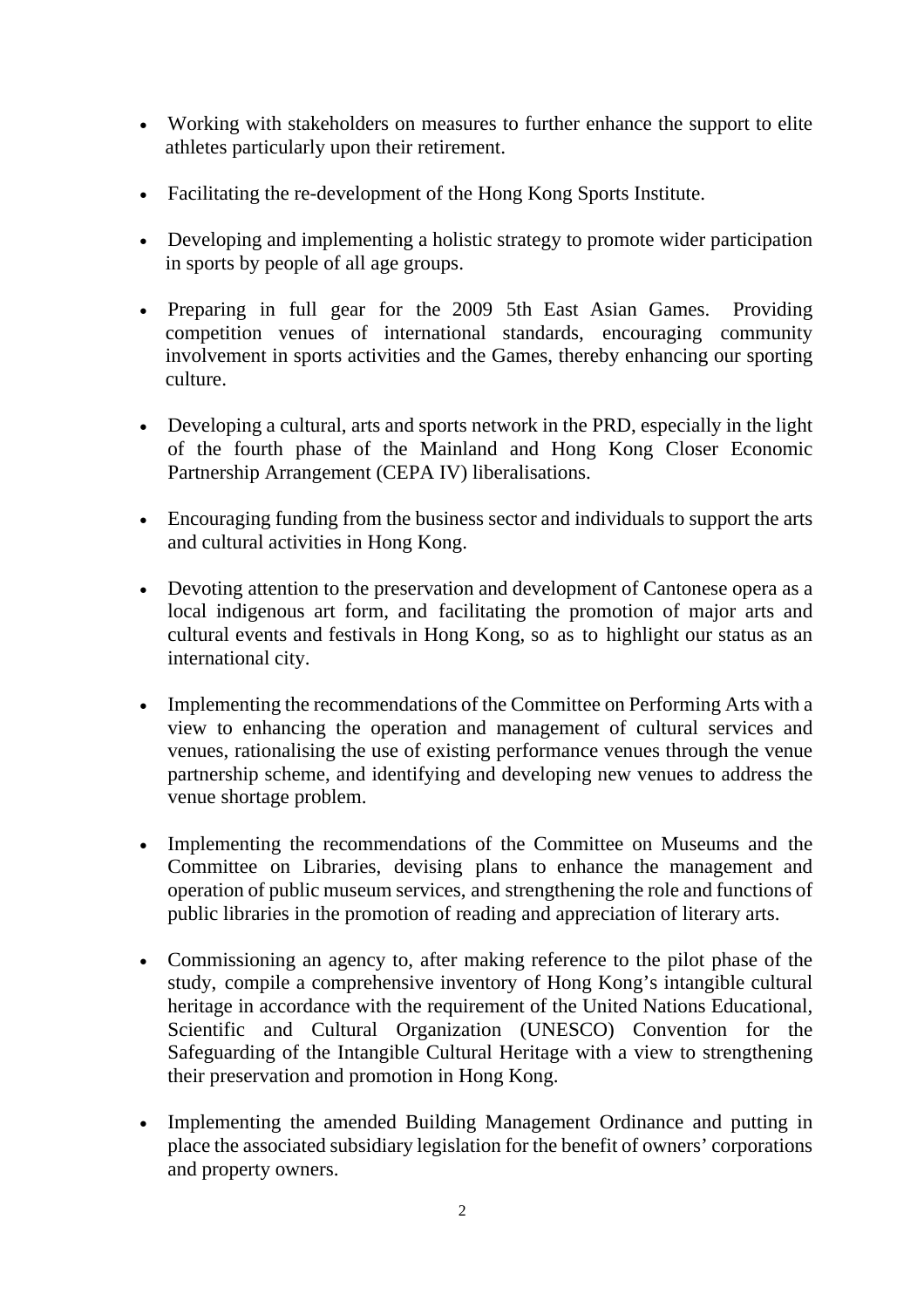## **Investing for a Caring Society**

#### New Initiatives

### *We will:*

- Organise a summit before the end of the year and put forward an action plan to promote the development of social enterprises.
- Set up a high-level Family Council to better formulate policies and initiatives relating to family support and integrate the work of the Youth Commission, Women's Commission and Elderly Commission on family support matters.

## On-going Initiatives

## *We are:*

- Working closely with the Ping Wo Fund Advisory Committee on the use of the Ping Wo Fund to finance public education to prevent gambling-related problems, to provide counselling and support services to pathological gamblers, and to conduct research on studies on gambling-related issues.
- Together with stakeholders, encouraging further development of social enterprises to help enhance the employability of the able-bodied unemployed. Reinforcing the district-based approach in alleviating poverty through implementing the Enhancing Self-Reliance Through District Partnership Programme and other district co-ordination work.

## **Developing Democracy And Enhancing Governance**

### New Initiatives

### *We will:*

• Strengthen the role of the DCs and involve the DCs in the management of designated district facilities in all 18 districts starting from January 2008.

### On-going Initiatives

*We are:* 

• Reviewing and improving arrangements for rural elections, in the light of experience gained in 2003 and 2007, and working on the way forward for the next cycle of elections in 2011.